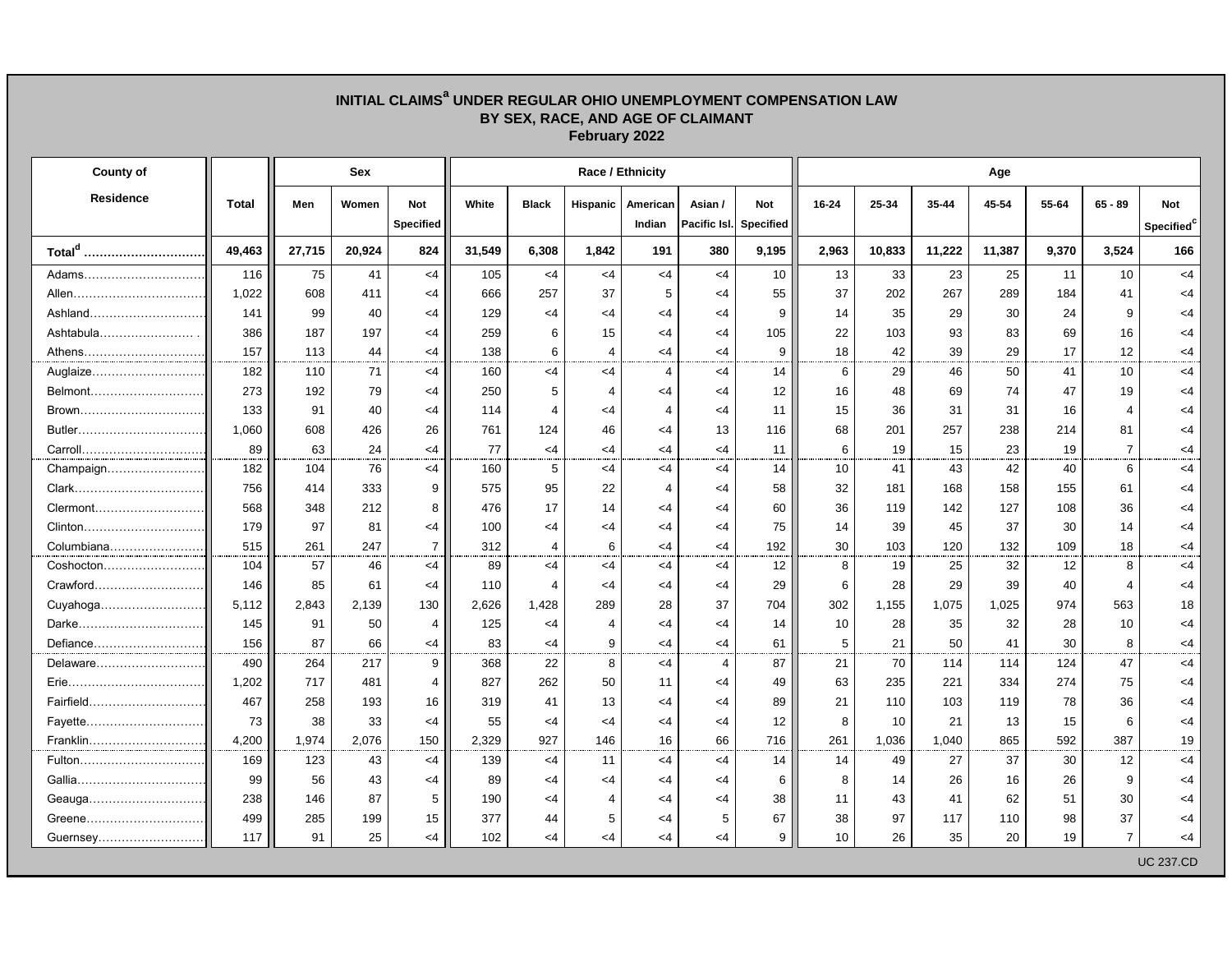## **INITIAL CLAIMS<sup>a</sup> UNDER REGULAR OHIO UNEMPLOYMENT COMPENSATION LAW BY SEX, RACE, AND AGE OF CLAIMANT February 2022**

| <b>County of</b> |              | <b>Sex</b> |       |                  | Race / Ethnicity |                |                |                         |                |                  |                | Age   |       |       |       |                |                        |  |  |
|------------------|--------------|------------|-------|------------------|------------------|----------------|----------------|-------------------------|----------------|------------------|----------------|-------|-------|-------|-------|----------------|------------------------|--|--|
| <b>Residence</b> | <b>Total</b> | Men        | Women | <b>Not</b>       | White            | <b>Black</b>   | Hispanic       | American                | Asian /        | <b>Not</b>       | $16 - 24$      | 25-34 | 35-44 | 45-54 | 55-64 | $65 - 89$      | Not                    |  |  |
|                  |              |            |       | <b>Specified</b> |                  |                |                | Indian                  | Pacific Isl.   | <b>Specified</b> |                |       |       |       |       |                | Specified <sup>c</sup> |  |  |
| Hamilton         | 2,327        | 1,234      | 1,060 | 33               | 1,252            | 733            | 67             | 9                       | 20             | 246              | 136            | 552   | 621   | 478   | 371   | 167            | <4                     |  |  |
| Hancock          | 448          | 244        | 200   | 4                | 369              | 17             | 24             | $<$ 4                   | $\overline{7}$ | 30               | 27             | 98    | 94    | 122   | 86    | 21             | $<$ 4                  |  |  |
|                  | 114          | 69         | 44    | $<$ 4            | 108              | <4             | <4             | $<$ 4                   | $<$ 4          | 4                | 5              | 22    | 34    | 27    | 23    | $<$ 4          | $<$ 4                  |  |  |
| Harrison         | 60           | 42         | 18    | $<$ 4            | 54               | $<$ 4          | $<$ 4          | $\leq 4$                | $<$ 4          | 4                | 5              | 13    | 9     | 18    | 10    | 5              | <4                     |  |  |
| Henry            | 114          | 74         | 39    | $<$ 4            | 99               | $<$ 4          | 8              | $<$ 4                   | <4             | $\overline{7}$   | 8              | 16    | 44    | 25    | 11    | 10             | $<$ 4                  |  |  |
| Highland         | 123          | 72         | 50    | $<$ 4            | 89               | <4             | $<$ 4          | $<$ 4                   | $<$ 4          | 32               | 9              | 25    | 33    | 23    | 23    | 10             | $<$ 4                  |  |  |
|                  | 80           | 55         | 24    | $<$ 4            | 69               | $\overline{4}$ | $<$ 4          | $<$ 4                   | $<$ 4          | <4               | 5              | 16    | 24    | 18    | 13    | $<$ 4          | <4                     |  |  |
|                  | 41           | 28         | 12    | $<$ 4            | 28               | $<$ 4          | $<$ 4          | $<$ 4                   | $<$ 4          | 12               | $<$ 4          | 6     | 5     | 12    | 11    | 6              | <4                     |  |  |
| Huron            | 414          | 259        | 151   | 4                | 371              | 9              | 20             | $\leq 4$                | $\leq$ 4       | 11               | 28             | 71    | 87    | 117   | 97    | 14             | <4                     |  |  |
| Jackson          | 110          | 76         | 34    | $<$ 4            | 105              | $\leq 4$       | $<$ 4          | $\leq 4$                | $<$ 4          | <4               | $\overline{7}$ | 23    | 26    | 31    | 18    | 5              | <4                     |  |  |
| Jefferson        | 265          | 180        | 83    | $<$ 4            | 230              | 11             | 4              | $<$ 4                   | $<$ 4          | 18               | 22             | 53    | 68    | 64    | 46    | 12             | $<$ 4                  |  |  |
|                  | 146          | 85         | 61    | $<$ 4            | 127              | <4             | $<$ 4          | $<$ 4                   | $<$ 4          | 14               | 6              | 32    | 31    | 37    | 24    | 16             | <4                     |  |  |
|                  | 760          | 423        | 320   | 17               | 589              | 33             | 20             | 5                       | $<$ 4          | 112              | 36             | 153   | 155   | 165   | 147   | 99             | 5                      |  |  |
|                  | 168          | 84         | 82    | <4               | 148              | $\overline{4}$ | $<$ 4          | $\leq 4$                | <4             | 15               | 8              | 31    | 46    | 41    | 24    | 18             | <4                     |  |  |
| Licking          | 460          | 256        | 199   | 5                | 370              | 19             | 11             | $\leq 4$                | 8              | 50               | 29             | 97    | 92    | 116   | 88    | 38             | <4                     |  |  |
| Logan            | 127          | 72         | 54    | $<$ 4            | 111              | $\overline{4}$ | $<$ 4          | $<$ 4                   | $<$ 4          | $\overline{7}$   | 8              | 24    | 36    | 32    | 23    | 4              | $<$ 4                  |  |  |
|                  | 2.862        | 2,027      | 822   | 13               | 2.014            | 328            | 381            | 9                       | 8              | 122              | 161            | 618   | 558   | 777   | 596   | 152            | $<$ 4                  |  |  |
|                  | 1,586        | 911        | 643   | 32               | 988              | 305            | 108            | 8                       | 6              | 171              | 113            | 393   | 389   | 332   | 246   | 109            | 4                      |  |  |
|                  | 99           | 52         | 45    | $<$ 4            | 82               | 5              | $<$ 4          | $<$ 4                   | <4             | 10               | 6              | 15    | 25    | 29    | 16    | 8              | $<$ 4                  |  |  |
| Mahoning         | 2,698        | 1,000      | 1,662 | 36               | 646              | 101            | 49             | 6                       | 36             | 1,860            | 121            | 601   | 583   | 675   | 592   | 122            | 4                      |  |  |
| Marion           | 165          | 93         | 70    | $<$ 4            | 131              | 6              | $<$ 4          | $<$ 4                   | $<$ 4          | 21               | 12             | 37    | 34    | 40    | 38    | 4              | <4                     |  |  |
| Medina           | 646          | 443        | 197   | 6                | 565              | 11             | 11             | $\overline{\mathbf{4}}$ | 5              | 50               | 41             | 108   | 140   | 154   | 156   | 47             | $<$ 4                  |  |  |
| Meigs            | 105          | 75         | 30    | <4               | 97               | $<$ 4          | $<$ 4          | $<$ 4                   | $<$ 4          | 4                | 11             | 21    | 19    | 28    | 16    | 10             | <4                     |  |  |
|                  | 131          | 73         | 56    | $<$ 4            | 85               | $<$ 4          | $<$ 4          | $\leq 4$                | $<$ 4          | 44               | 6              | 19    | 30    | 41    | 27    | 8              | $<$ 4                  |  |  |
| Miami            | 381          | 256        | 120   | 5                | 327              | 12             | $\overline{7}$ | $<$ 4                   | $\overline{4}$ | 31               | 17             | 67    | 82    | 91    | 99    | 24             | <4                     |  |  |
| Monroe           | 83           | 59         | 24    | $<$ 4            | 77               | <4             | $<$ 4          | $<$ 4                   | <4             | 6                | 6              | 21    | 17    | 24    | 8     | $\overline{7}$ | $<$ 4                  |  |  |
| Montgomery       | 1,788        | 918        | 822   | 48               | 1,077            | 410            | 39             | 13                      | 18             | 231              | 102            | 395   | 396   | 386   | 317   | 187            | 5                      |  |  |
| Morgan           | 64           | 51         | 13    | <4               | 56               | 5              | $<$ 4          | $\leq 4$                | $<$ 4          | <4               | 10             | 10    | 16    | 15    | 9     | 4              | <4                     |  |  |
| Morrow           | 114          | 77         | 35    | $<$ 4            | 105              | $<$ 4          | $<$ 4          | $<$ 4                   | $<$ 4          | 8                | 14             | 24    | 21    | 31    | 22    | $<$ 4          | $<$ 4                  |  |  |
| Muskingum        | 308          | 191        | 112   | 5                | 262              | 12             | 6              | $<$ 4                   | $<$ 4          | 27               | 29             | 65    | 65    | 64    | 59    | 26             | <4                     |  |  |
| Noble            | 54           | 41         | 13    | $<$ 4            | 52               | <4             | $<$ 4          | $<$ 4                   | $\leq 4$       | $<$ 4            | 5              | 14    | 16    | 10    | 8     | $<$ 4          | <4                     |  |  |
|                  |              |            |       |                  |                  |                |                |                         |                |                  |                |       |       |       |       |                | <b>UC 237.CD</b>       |  |  |

**2.**